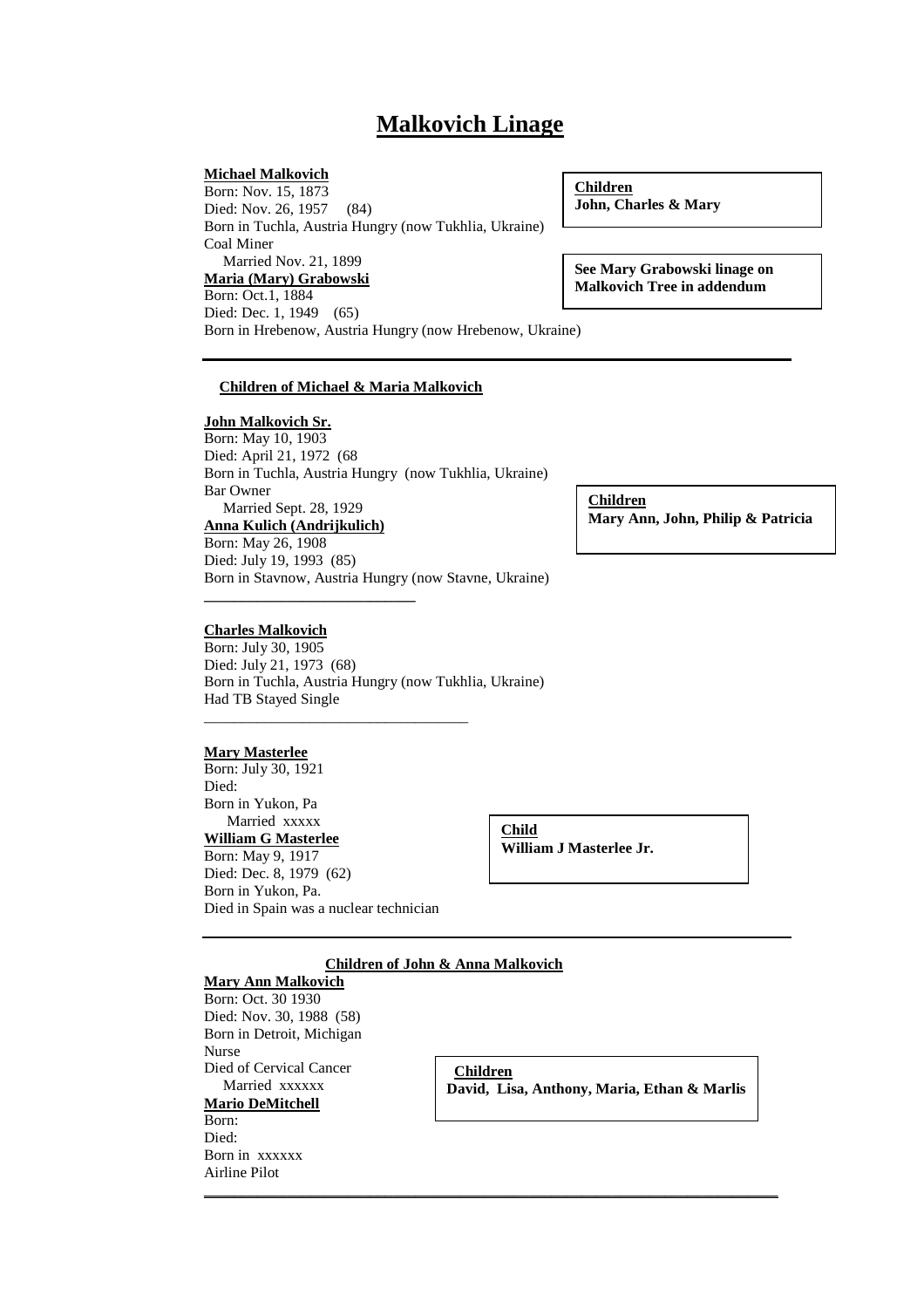### **John Malkovich Jr.**

Born: May28, 1932 Died: Nov. , 2013 Born in Pittsburgh, Pa Patternmaker Died of Cancer Married Sept. 9, 1961 **Diane Kay Morton** Born: June 17, 1943 Died: Jan x, 1974 Born in Detroit, Michigan Died of Diabetes Re-Married April 7, 978 **Barbara** Born: Divorced: Nov. xx, 1981 Born in Detroit, Michigan

**Children James Michael & Cynthia Marie**

#### **Philip Malkovich**

Born: Jan. 22, 1934 Died: Born in Detroit Michigan Owner Machine Tool Design Company Married Nov. 18, 1972 **Marilyn Marie Baker** Born: Oct. 30, 1943 Died: Sept 18, 1984 (41) Born in Dearborn, Michigan Divorced July 31, 1979

**\_\_\_\_\_\_\_\_\_\_\_\_\_\_\_\_\_\_\_\_\_\_\_\_\_\_\_\_\_\_\_\_\_\_\_\_\_**

#### **Patricia Marie Malkovich**

\_\_\_\_\_\_\_\_\_\_\_\_\_\_\_\_\_\_\_\_\_\_\_\_\_

Born: Sept. 16, 1945 Died: Born in Detroit Michigan Owner Finacial Company Married Sept 9, 1967 **Donald George Dillaman** Born: Feb. 22, 1943 Died: Born in , Michigan Director of Software Engineering

**Children Tanya Marie & Michael Philip**

**Children Douglas Geoffery & Bradley Christopher**

#### **Children of Mario & Mary Ann DeMichell**

**\_\_\_\_\_\_\_\_\_\_\_\_\_\_\_\_\_\_\_\_\_\_\_\_\_\_\_\_\_\_\_\_\_\_\_\_\_\_\_\_\_\_\_\_\_\_\_\_\_\_\_\_\_\_\_\_\_\_\_\_\_\_\_\_**

#### **David Mario DeMitchell**

Born: Nov.25, 1957 Died: Born in Ann Arbor Michigan Director of Software Development Married xxxxxx **Colleen Dupont** Born: Died: Born in

\_\_\_\_\_\_\_\_\_\_\_\_\_\_\_\_\_\_\_\_\_\_\_\_\_\_\_\_\_\_\_\_\_\_\_\_\_

**Children Alexis, Caroline & David**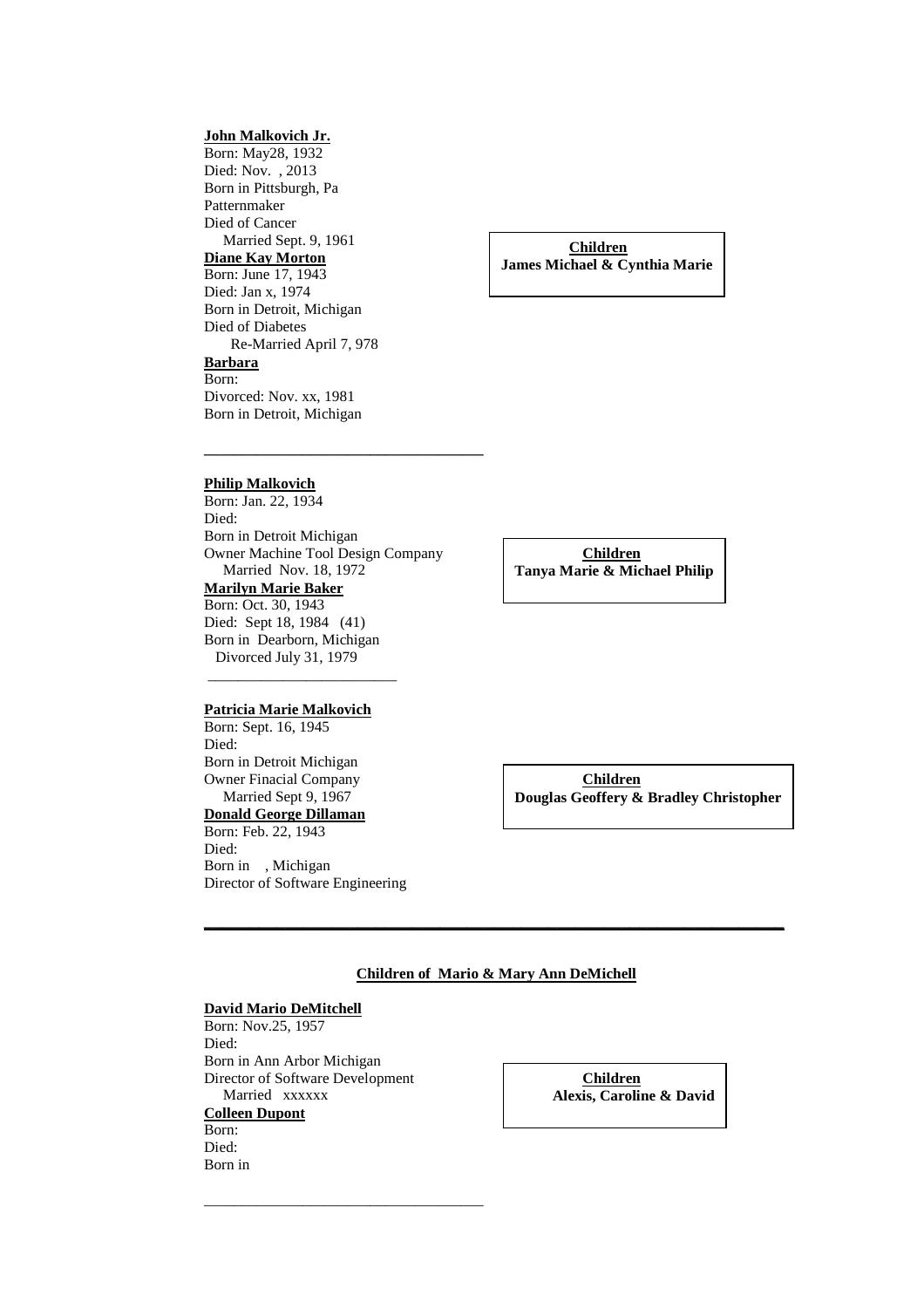## **Lisa Ann DeMitchell**

Born: March 31, 1959 Died: Born in Married xxxxx Dan Masterson Born: Died: Born in



## **Anthony Mario DeMitchell**

\_\_\_\_\_\_\_\_\_\_\_\_\_\_\_\_\_\_\_\_\_\_\_\_\_\_\_\_\_\_\_\_\_\_\_\_\_

\_\_\_\_\_\_\_\_\_\_\_\_\_\_\_\_\_\_\_\_\_\_\_\_\_\_\_\_\_\_\_\_\_\_\_\_\_\_\_\_

**\_\_\_\_\_\_\_\_\_\_\_\_\_\_\_\_\_\_\_\_\_\_\_\_\_\_\_\_\_\_\_\_\_\_\_\_\_\_\_\_\_\_\_\_**

**\_\_\_\_\_\_\_\_\_\_\_\_\_\_\_\_\_\_\_\_\_\_\_\_\_\_\_\_\_\_\_\_\_\_\_\_\_\_\_\_\_**

Born: Dec. 25, 1960 Died: Born in Married xxxxxxx **Xxxxxx** Born: Died: Born in



### **Maria Rose Ann DeMitchell**

Born: Sept. 30, 1964 Died: Born in Married Steven Wechsler Born: Died: Born in



#### **Ethan John DeMitchell**

Born: April 11, 1966 Died: Born in Married xxxxx Xxxx Born: Died: Born in No Children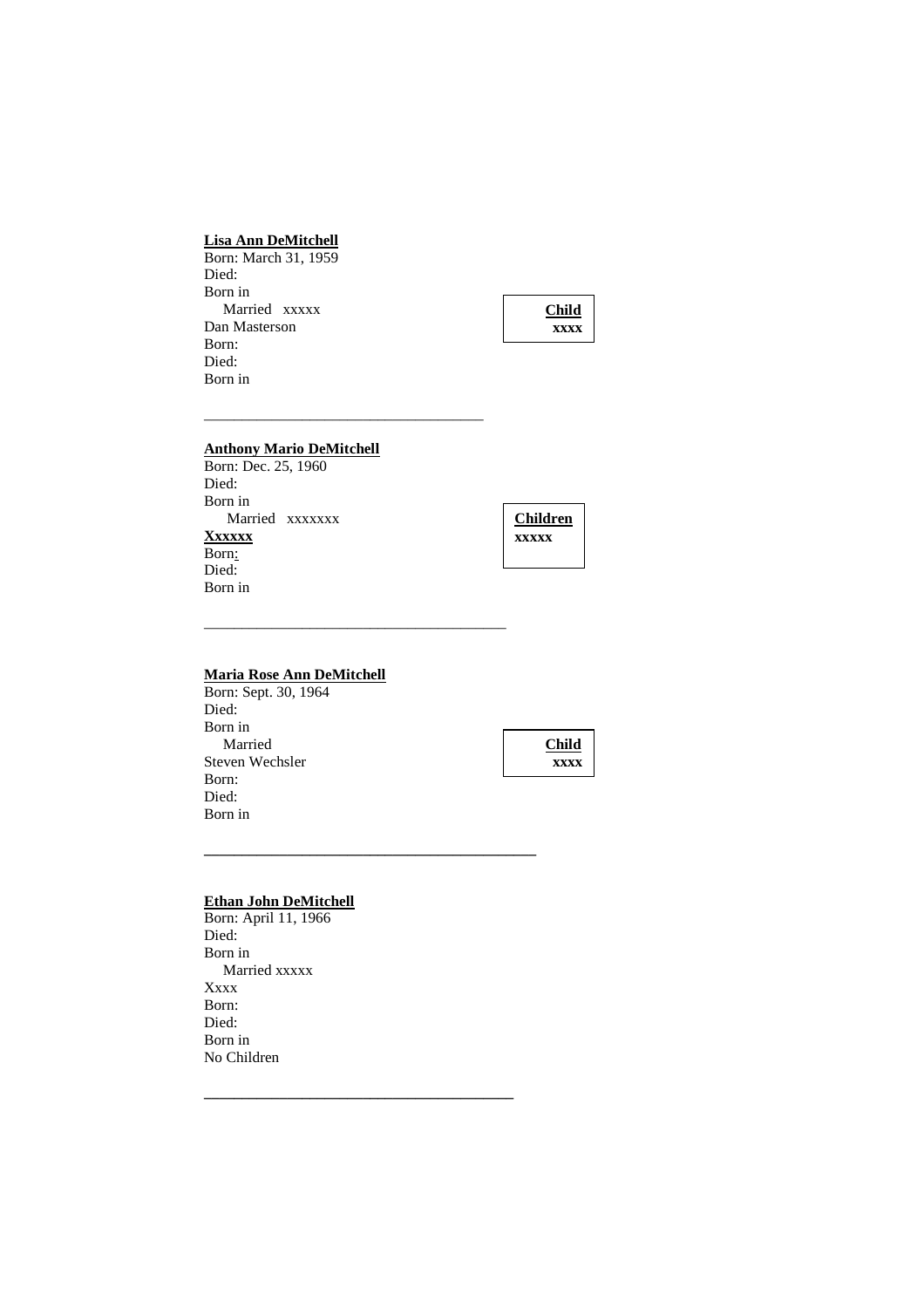### **Marlis Ann DeMitchell**

Born: Dec. 21, 1968 Died: Born in Married xxxx Xxxx Born: Died: Born in

| Child |  |
|-------|--|
| xxxx  |  |
|       |  |

#### **Children of John & Diane Malkovich**

**\_\_\_\_\_\_\_\_\_\_\_\_\_\_\_\_\_\_\_\_\_\_\_\_\_\_\_\_\_\_\_\_\_\_\_\_\_\_\_\_\_\_\_\_\_\_\_\_\_\_\_\_\_\_\_\_\_\_\_\_\_\_\_\_\_\_\_\_\_\_\_\_\_\_\_\_\_**

## **James Michael Malkovich**

Born: Feb 6, 1966 Died: Born in Detroit, Michigan Sales Married Aug. 6, 1994 **Beth Michelle Miller** Born: July 28, 1966 Died: Born in Detroit, Michigan Divorced: xxxxxx \_\_\_\_\_\_\_\_\_\_\_\_\_\_\_\_\_\_\_\_\_\_\_\_\_\_\_\_\_\_

### **Cynthia Marie Malkovich**

Born: Aug. 9 1967 Died: Born in Detroit, Michigan

**\_\_\_\_\_\_\_\_\_\_\_\_\_\_\_\_\_\_\_\_\_\_\_\_\_\_\_\_\_\_\_\_\_\_\_\_**

**Children Lyndsey Diane & Jacob Ryan**

## **Children of Philip & Marilyn Malkovich**

**\_\_\_\_\_\_\_\_\_\_\_\_\_\_\_\_\_\_\_\_\_\_\_\_\_\_\_\_\_\_\_\_\_\_\_\_\_\_\_\_\_\_\_\_\_\_\_\_\_\_\_\_\_\_\_\_\_\_\_\_\_\_\_\_\_\_\_\_\_\_\_\_\_**

### **Tanya Marie**

Born: April 7, 1974 Born in Traverse City, Michigan Occupational Therapist Married June 2, 2001 **Jonathan Michael Wright** Born: May 3, 1973 Born in Royal Oak, Michigan IT Director

**\_\_\_\_\_\_\_\_\_\_\_\_\_\_\_\_\_\_\_\_\_\_\_\_\_\_\_\_\_\_\_\_\_\_\_\_\_\_\_**

**Children Ashton Marie, Casey Laurel & Jack Michael**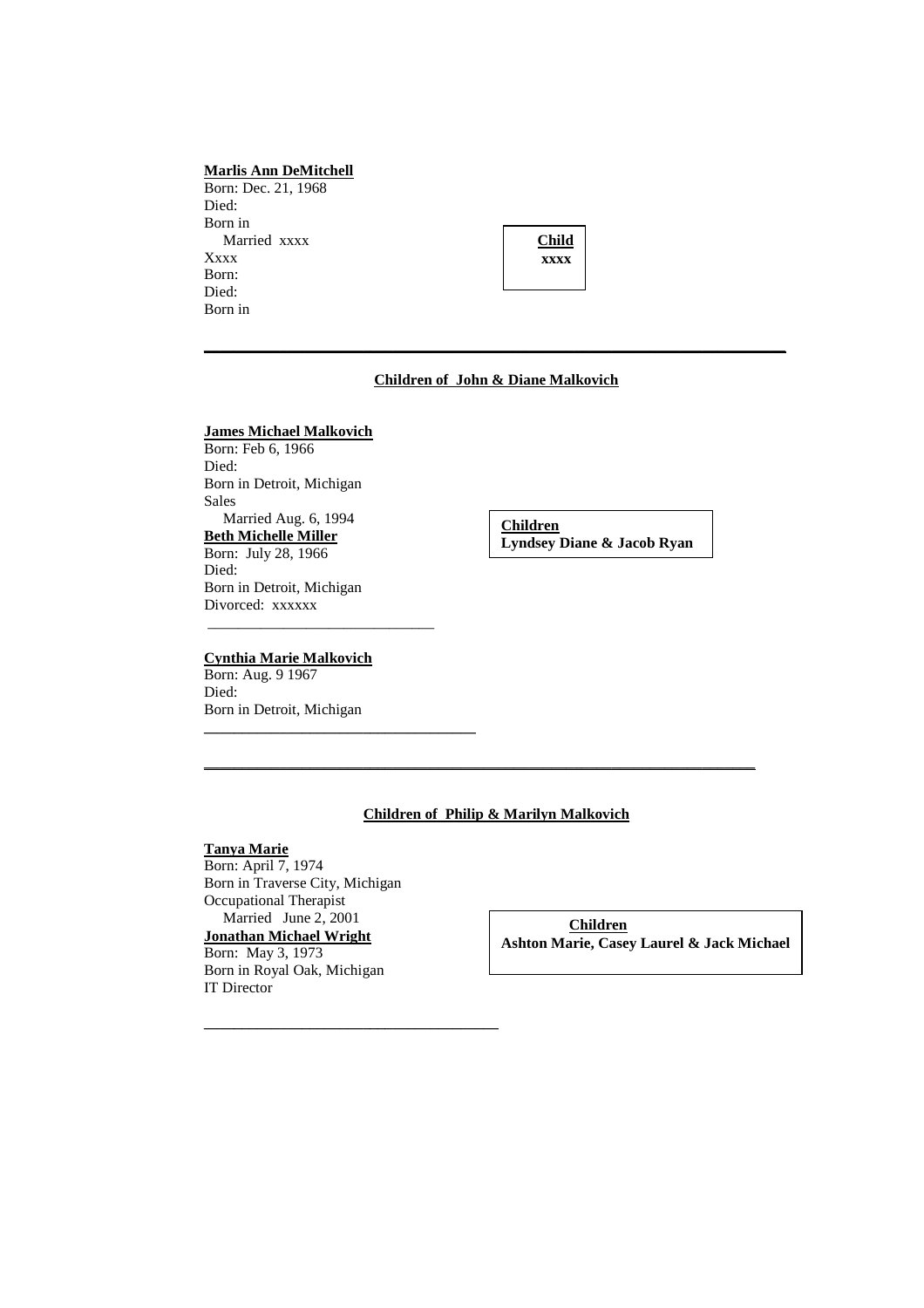### **Michael Philip Malkovich**

Born: June 8, 1976 Born in Royal Oak, Michigan Software Sales Engineer Married June 2, 2012 **Andria Donahue** Born: Dec. 28, 1977 Born in Columbus, Ohio



#### **Children of Patricia and Donald Dillaman**

**\_\_\_\_\_\_\_\_\_\_\_\_\_\_\_\_\_\_\_\_\_\_\_\_\_\_\_\_\_\_\_\_\_\_\_\_\_\_\_\_\_\_\_\_\_\_\_\_\_\_\_\_\_\_\_\_\_\_\_\_\_\_\_\_\_\_\_\_\_\_\_\_\_\_\_\_\_**

#### **Douglas Geoffrey Dillaman**

Born: Sept 24, 1973 Born in xxxx, Michigan Documentary Producer Married Jan. 6, 2016 **Sara Watt** Born: Nov. 17, 1973: Born in xxxxxxx **\_\_\_\_\_\_\_\_\_\_\_\_\_\_\_\_\_\_\_\_\_\_\_\_\_\_\_\_\_\_**

### **Bradley Christopher Dillaman**

Born: Jan. 17, 1976 Born in xxxx, Michigan Manager Married July 13, 2015 Mary Catherine McPherson Born: Feb. 15, 1982 Born in xxxxx

### **Child of William & Mary Masterlee**

**\_\_\_\_\_\_\_\_\_\_\_\_\_\_\_\_\_\_\_\_\_\_\_\_\_\_\_\_\_\_\_\_\_\_\_\_\_\_\_\_\_\_\_\_\_\_\_\_\_\_\_\_\_\_\_\_\_\_\_\_\_\_\_\_\_\_\_\_\_\_\_\_\_\_\_\_\_**

#### **William J. Jr.**

Born: Jan. 1945 Died: June 25, 2015 Born in Yukon, Pa. Sales Westinghouse Married **Karen** Born: Died: Born in

| <b>Child</b> |  |
|--------------|--|
| Corrie       |  |

### **Children of James and Beth Malkovich**

**\_\_\_\_\_\_\_\_\_\_\_\_\_\_\_\_\_\_\_\_\_\_\_\_\_\_\_\_\_\_\_\_\_\_\_\_\_\_\_\_\_\_\_\_\_\_\_\_\_\_\_\_\_\_\_\_\_\_\_\_\_\_\_\_\_\_\_\_\_\_\_\_\_\_\_\_\_**

#### **Lyndsey Diane Malkovich**

Born: Nov. 16, 1997 Born in Royal Oak, Michigan

### **Jacob Ryan Malkovich**

Born: Nov. 16, 1997 Born in Royal Oak, Michigan